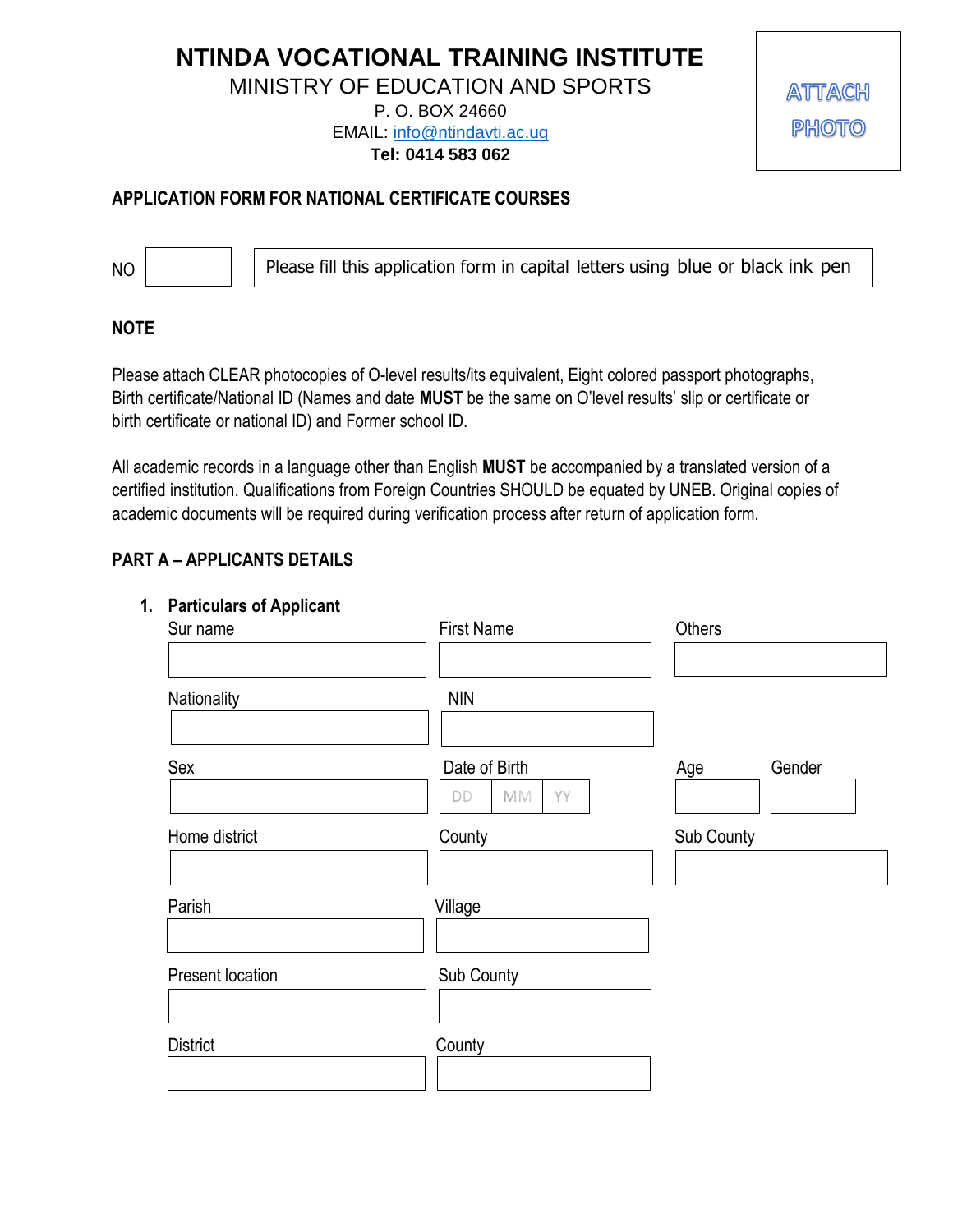| $\overline{\phantom{0}}$<br>E-mail<br>Tel No<br>$\sim$ $\sim$ |  |
|---------------------------------------------------------------|--|
|                                                               |  |
|                                                               |  |

## 2. **Particulars of Applicant's Parent /Guardian/ Sponsor**

| Sur name     | Others          | Relationship |
|--------------|-----------------|--------------|
|              |                 |              |
| Nationality  | <b>District</b> |              |
|              |                 |              |
| County       | Sub County      |              |
|              |                 |              |
| Village      | Postal address  |              |
|              |                 |              |
| Telephone No | E-mail          |              |
|              |                 |              |

3. **Course in which training is required** (Five courses offered; **i**. Fashion and Garment Design, **ii.** Welding and Fabrication, **iii**. Plumbing, **iv.** Electrical Installation Systems and Maintenance, **v.** Automotive Mechanics)

| <b>First Choice</b> |  |
|---------------------|--|
| Second Choice       |  |
| <b>Third Choice</b> |  |

- 4. **Select Programme/ Session**: Tick (√)
	- (a) Day Programme: 8.00 am to 4.00pm
	- (b) Evening Programme: 4.00 pm to 8.00pm

**Note**: All Programmes are conducted from Monday to Friday

## **5. Education Background required**

(a) O- Level:

.

| Name of School      | Index No           |  |
|---------------------|--------------------|--|
|                     |                    |  |
| Certificate awarded | Year of completion |  |
|                     |                    |  |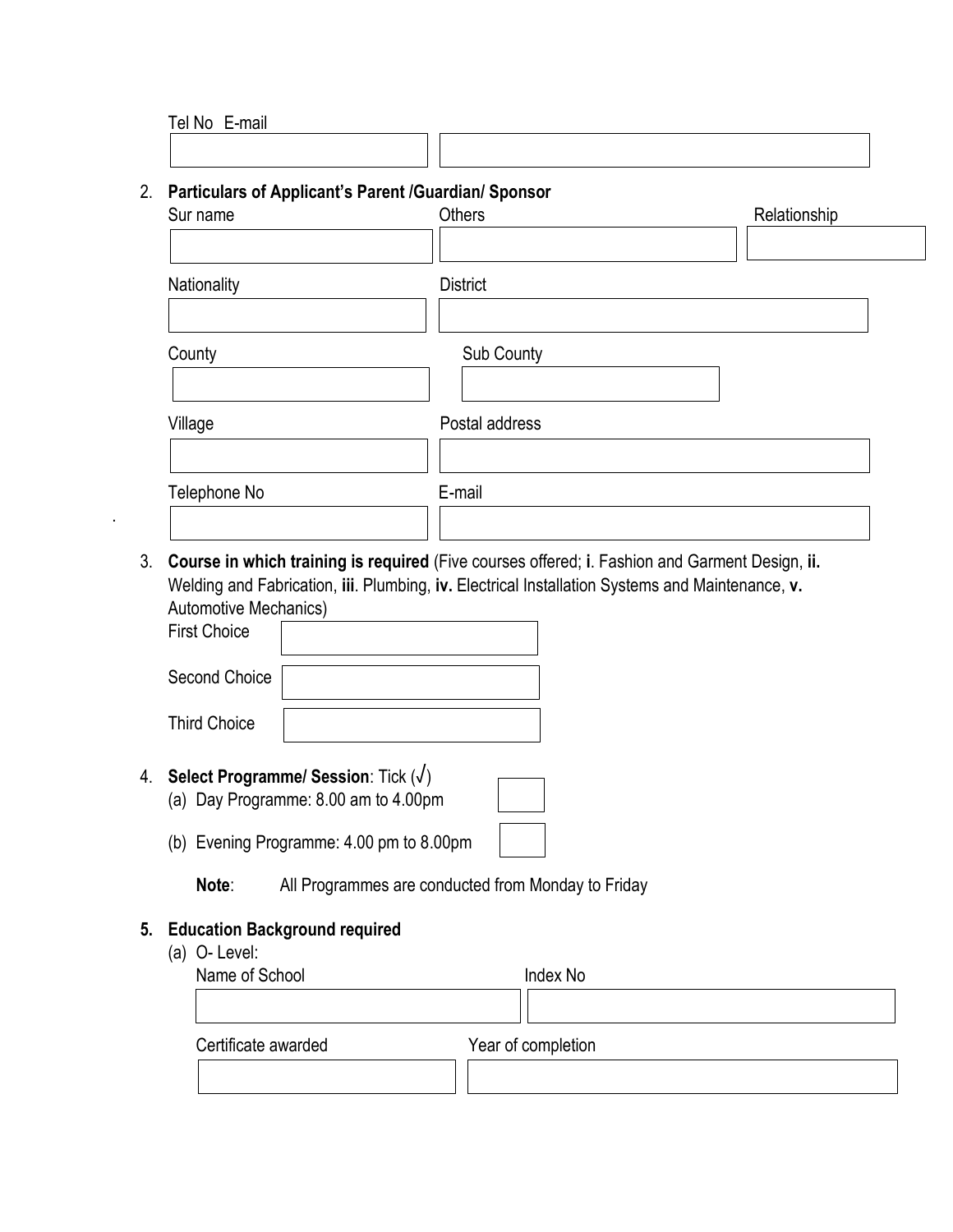## **OR**

(b) Technical or Vocational Education:

| Name of School      | Index No           |
|---------------------|--------------------|
|                     |                    |
| Certificate awarded | Year of completion |
|                     |                    |

(Attach photocopies of academic documents)

6. **Declaration**: I certify to the best of my knowledge that, the information given above is correct.

| Applicant's name | Signature |
|------------------|-----------|
|                  |           |
|                  |           |
| Date             |           |
|                  |           |
|                  |           |

# **PART B - TO BE FILLED BY A COMMUNITY LEADER**

7. **To be completed by LC 1 Chairperson** of the zone /village where applicant resides I certify to the best of my knowledge and believe that the applicant is a Ugandan or Non Ugandan, residing in our area of jurisdiction.

| Name of Chairperson | Tel No  |  |
|---------------------|---------|--|
|                     |         |  |
| Parish              | Village |  |
| Signature           | Date    |  |
|                     |         |  |

LC 1 Chairperson **Containers Containers Official stamp**